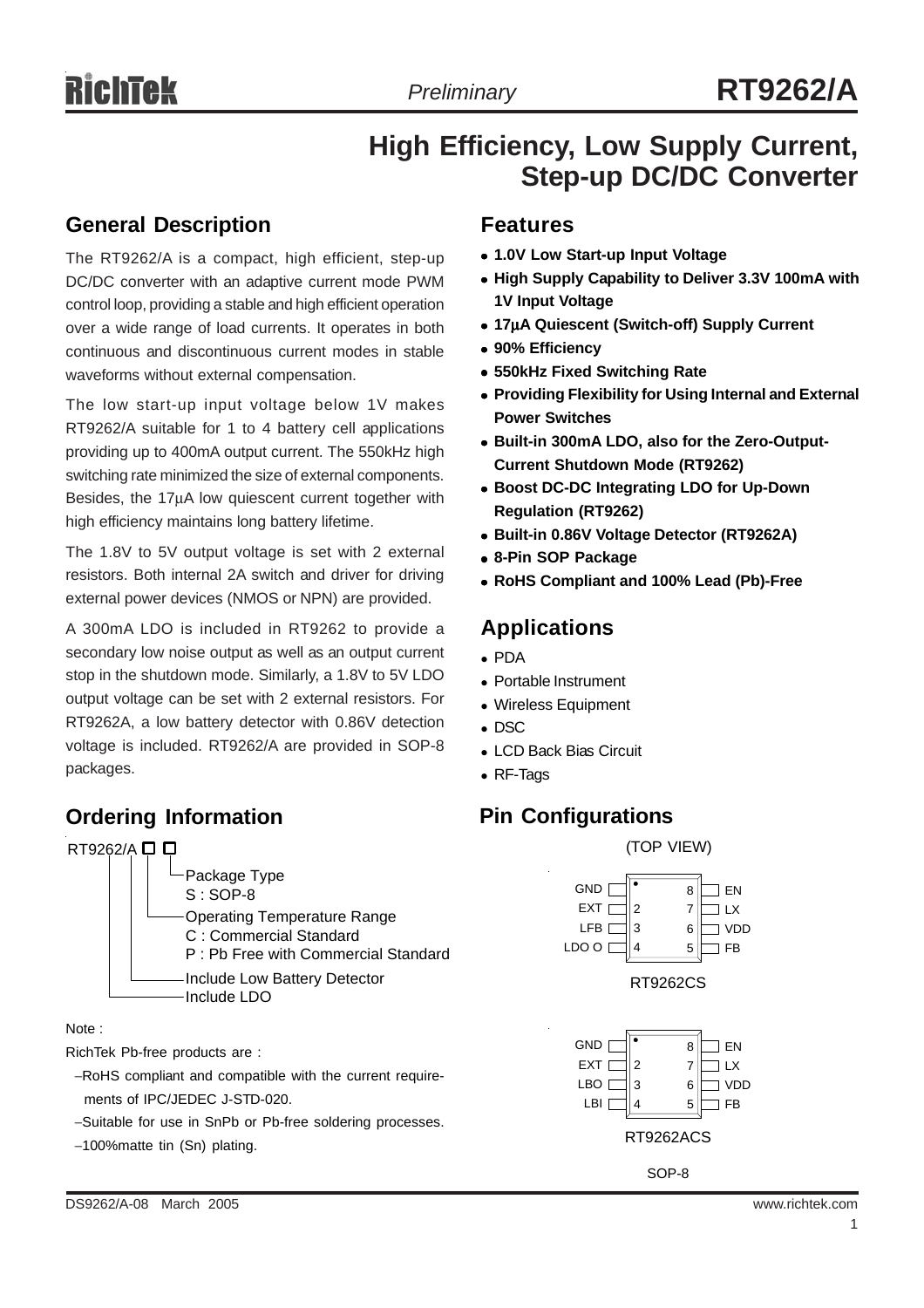# **Typical Application Circuit**



Figure 1. RT9262 Typical Application for Portable Instruments below 400mA



Figure 2. RT9262A Typical Application for Portable Instruments below 400mA



Figure 3. Application Circuit with Zero-Output-Current Shutdown Mode Control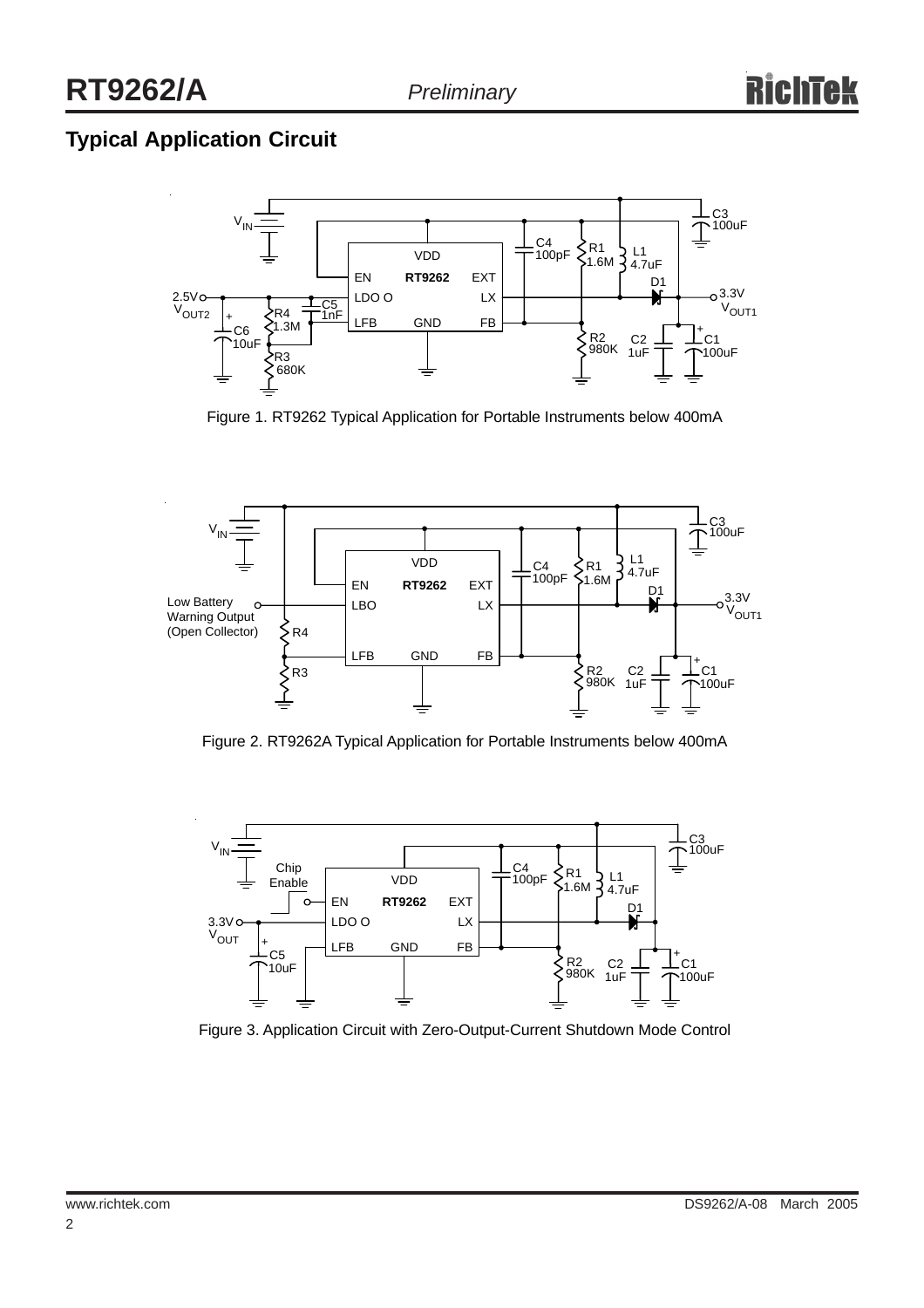

Figure 4. 0.4A ~ 2A Output Current Application



Figure 5. High Voltage Application (Rm should be added when IL > 100mA)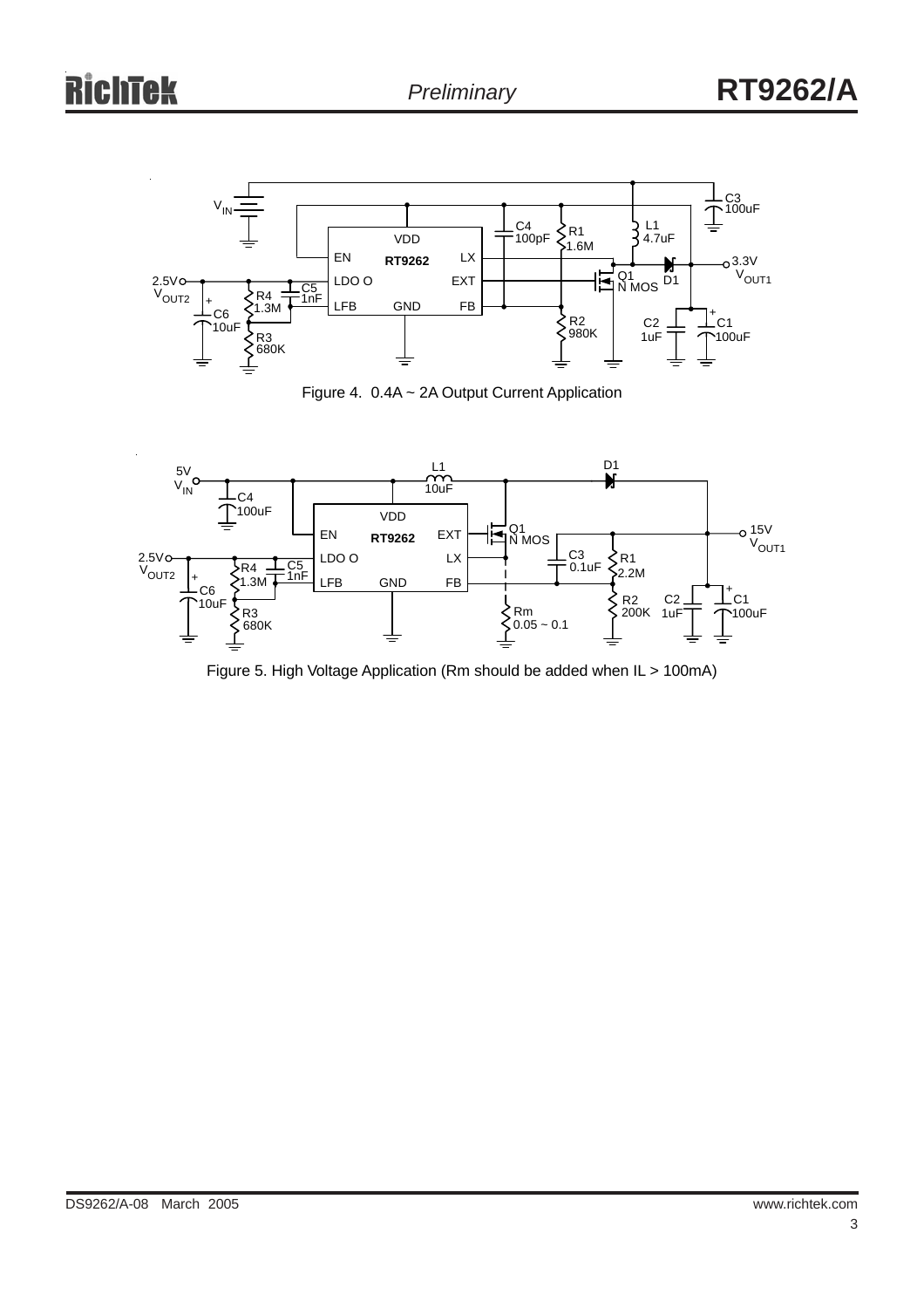| Pin No.        |                | <b>Pin Name</b> | <b>Pin Function</b>                                                                                                                                              |  |  |  |  |
|----------------|----------------|-----------------|------------------------------------------------------------------------------------------------------------------------------------------------------------------|--|--|--|--|
| <b>RT9262</b>  | <b>RT9262A</b> |                 |                                                                                                                                                                  |  |  |  |  |
| 1              | 1.             | <b>GND</b>      | Ground                                                                                                                                                           |  |  |  |  |
| $\overline{2}$ | 2              | <b>EXT</b>      | Output Pin for Driving External NMOS or NPN<br>When driving an NPN, a resistor should be added for limiting base current.                                        |  |  |  |  |
| 3              |                | <b>LFB</b>      | Feedback Pin of the Built-in LDO (Internal Vref = $0.86V$ )                                                                                                      |  |  |  |  |
| 4              |                | <b>LDOO</b>     | Voltage Output Pin of the Built-in LDO                                                                                                                           |  |  |  |  |
|                | 3              | <b>LBO</b>      | Drain Output Pin of the NMOS of the Built-in Low Voltage Detector<br>This pin will be internally pulled low when the voltage at LBI pin drops to<br>below 0.86V. |  |  |  |  |
|                | 4              | LBI             | Input Pin of the Built-in Low Voltage Detector<br>Trip point = $0.86V$                                                                                           |  |  |  |  |
| 5              | 5              | FB              | Feedback Input Pin<br>Internal reference voltage for the error amplifier is 1.25V.                                                                               |  |  |  |  |
| 6              | 6              | <b>VDD</b>      | Input Positive Power Pin of RT9262/A                                                                                                                             |  |  |  |  |
| $\overline{7}$ | $\overline{7}$ | LX.             | Pin for Switching                                                                                                                                                |  |  |  |  |
| 8              | 8              | EN              | Chip Enable Pin (Active High).                                                                                                                                   |  |  |  |  |

## **Functional Pin Description**

# **Function Block Diagram**

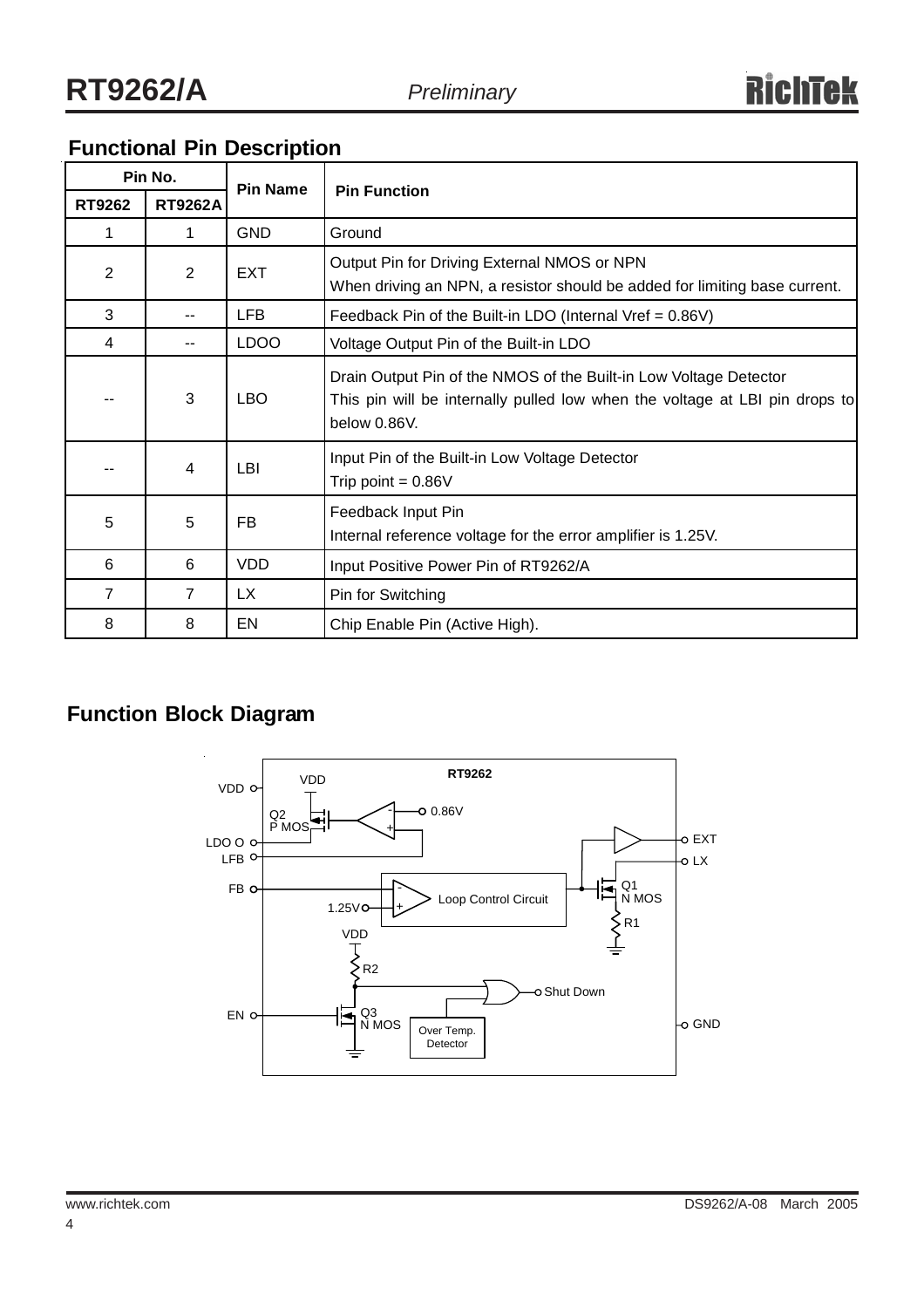

# **Absolute Maximum Ratings**

| • Power Dissipation, $P_D @ T_A = 25^{\circ}C$ |  |
|------------------------------------------------|--|
|                                                |  |
| • Package Thermal Resistance                   |  |
|                                                |  |
|                                                |  |
|                                                |  |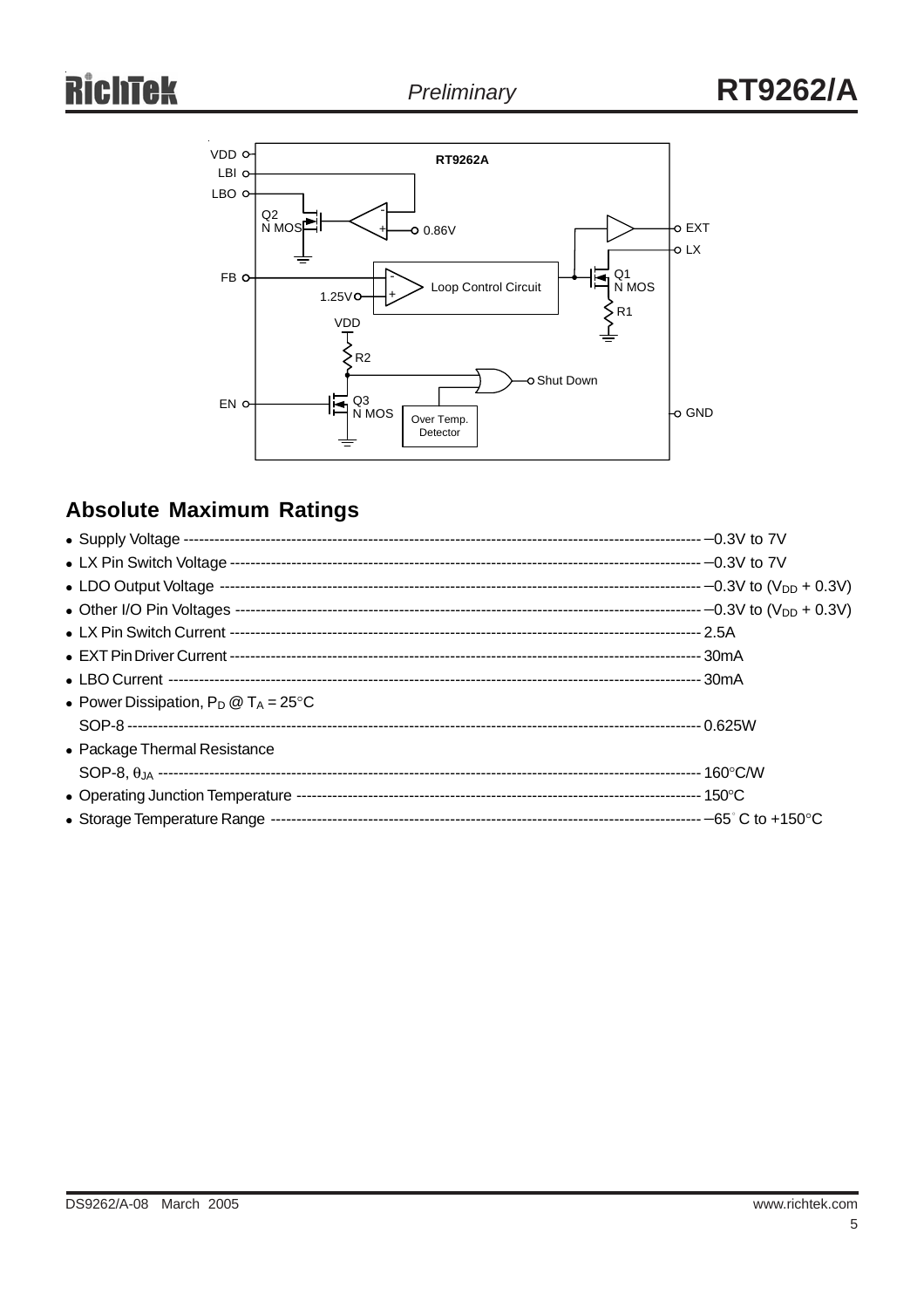## **Electrical Characteristics**

( $V_{IN}$  = 1.5V, VDD set to 3.3V, Load Current = 0,  $T_A$  = 25°C, unless otherwise specified)

| <b>Parameter</b>                             |                        | <b>Symbol</b>       | <b>Test Conditions</b>                | Min                      | <b>Typ</b>     | <b>Max</b>               | <b>Units</b>      |
|----------------------------------------------|------------------------|---------------------|---------------------------------------|--------------------------|----------------|--------------------------|-------------------|
| Start-UP Voltage                             |                        | V <sub>ST</sub>     | $I_1 = 1mA$                           | $-$                      | 0.98           | 1.05                     | $\vee$            |
| <b>Operating VDD Range</b>                   |                        | V <sub>DD</sub>     | Start-up to $I_{DD1}$ > 250 $\mu$ A   | 0.8                      | ÷÷             | 6.5                      | $\vee$            |
| No Load Current I (V <sub>IN</sub> )         |                        | <b>INO LOAD</b>     | $V_{IN}$ = 1.5V, $V_{OUT}$ = 3.3V     | $-$                      | 47             | $\overline{\phantom{a}}$ | μA                |
| Switch-off Current I (VDD)                   |                        | <b>I</b> SWITCH OFF | $V_{IN} = 6V$                         | $\overline{a}$           | 17             | $\overline{\phantom{a}}$ | $\mu$ A           |
| Shutdown Current I (V <sub>IN</sub> )        |                        | $I_{\text{OFF}}$    | EN Pin = $0V$ , $V_{IN} = 4.5V$       | $-$                      | 0.1            | 1                        | μA                |
| Feedback Reference Voltage                   |                        | <b>VREF</b>         | Close Loop, $V_{DD} = 3.3V$           | 1.225                    | 1.25           | 1.275                    | $\vee$            |
| <b>Feedback Reference</b><br>Voltage for LDO | RT9262                 | <b>VREF</b>         | Close Loop, $V_{DD} = 3.3V$           | 0.843                    | 0.86           | 0.877                    | $\vee$            |
| <b>LBI Pin Trip Point</b>                    | RT9262A                |                     | $VDD = 3.3V$                          | 0.843                    | 0.86           | 0.877                    | $\vee$            |
| <b>Switching Rate</b>                        |                        | $F_S$               | $VDD = 3.3V$                          | $-$                      | 550            | $\overline{\phantom{a}}$ | kHz               |
| Maximum Duty                                 |                        | $D_{MAX}$           | $VDD = 3.3V$                          | $\overline{\phantom{a}}$ | 92             | $\overline{\phantom{a}}$ | %                 |
| LX ON Resistance                             |                        |                     | $VDD = 3.3V$                          | --                       | 0.25           | $\overline{\phantom{a}}$ | Ω                 |
| <b>Current Limit Setting</b>                 |                        | <b>LIM</b>          | $VDD = 3.3V$                          | --                       | $\overline{2}$ | --                       | A                 |
| <b>EXT ON Resistance to VDD</b>              |                        |                     | $VDD = 3.3V$                          | --                       | 40             | --                       | Ω                 |
| <b>EXT ON Resistance to GND</b>              |                        |                     | $VDD = 3.3V$                          | $\overline{\phantom{a}}$ | 30             | $\overline{\phantom{a}}$ | $\Omega$          |
| Line Regulation                              |                        | $\Delta V$ LINE     | $V_{IN}$ = 1.5 to 2.5V, $I_L$ = 1mA   | $\overline{\phantom{a}}$ | 10             | $\mathbf{u}$             | mV/V              |
| Load Regulation                              |                        | $\Delta V$ LOAD     | $V_{IN} = 2.5V$ , $I_L = 1$ to 100 mA | $\overline{\phantom{a}}$ | 0.25           | $\mathbf{u}$             | mV/mA             |
| <b>LDO PMOS ON Resistance</b>                | RT9262<br>$VDD = 3.3V$ |                     | $\overline{\phantom{a}}$              | 1                        | 1.5            | $\Omega$                 |                   |
| LDO Drop Out Voltage                         | RT9262                 | <b>VDROP</b>        | $V_{DD} = 3.3V, I_L = 100mA$          | $\overline{\phantom{a}}$ | 70             | $\overline{\phantom{a}}$ | mV                |
| <b>LBO ON Resistance</b>                     | RT9262A                |                     | $VDD = 3.3V$                          | --                       | 40             | $\overline{\phantom{a}}$ | $\Omega$          |
| EN Pin Trip Level                            |                        |                     | $VDD = 3.3V$                          | 0.2                      | 0.8            | 1.4                      | V                 |
| Temperature Stability for FB, LFB, LBI       |                        | $T_S$               | Guaranteed by Design                  | $\overline{\phantom{a}}$ | 50             | $\overline{\phantom{a}}$ | ppm/°C            |
| <b>Thermal Shutdown</b>                      |                        | T <sub>SD</sub>     | <b>Guaranteed by Design</b>           | $\overline{a}$           | 165            | $\overline{a}$           | $\circ$ C         |
| Thermal Shutdown Hysterises                  |                        | $\Delta T_{SD}$     | Guaranteed by Design                  | $\overline{\phantom{a}}$ | 10             | $\overline{\phantom{a}}$ | $^{\circ}{\rm C}$ |

**\* Note:** The EN pin shall be tied to VDD pin and inhibit to act the ON/OFF state whenever the VDD pin voltage may reach to 5.5V or above.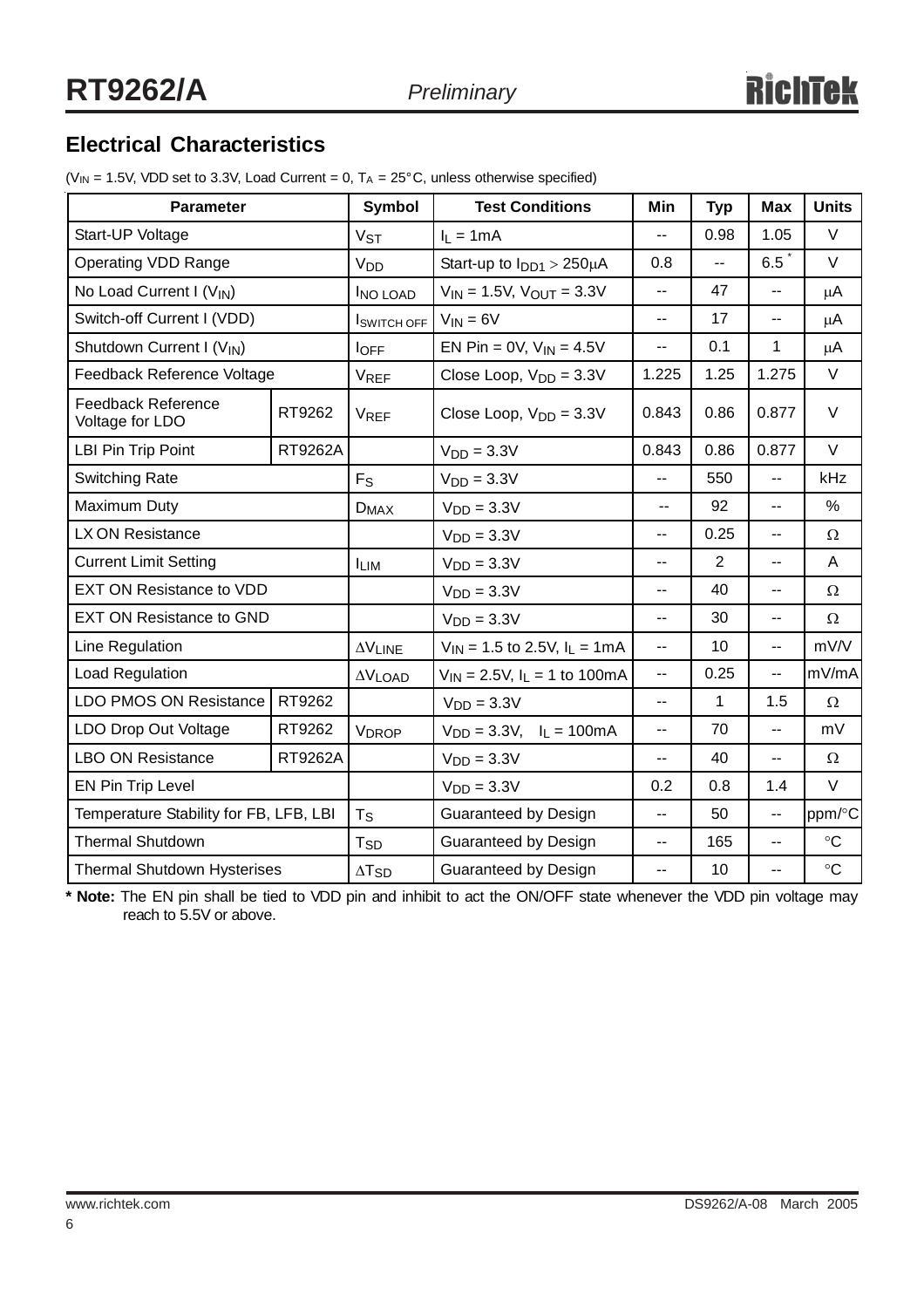# **Typical Operating Characteristics**











DS9262/A-08 March 2005 www.richtek.com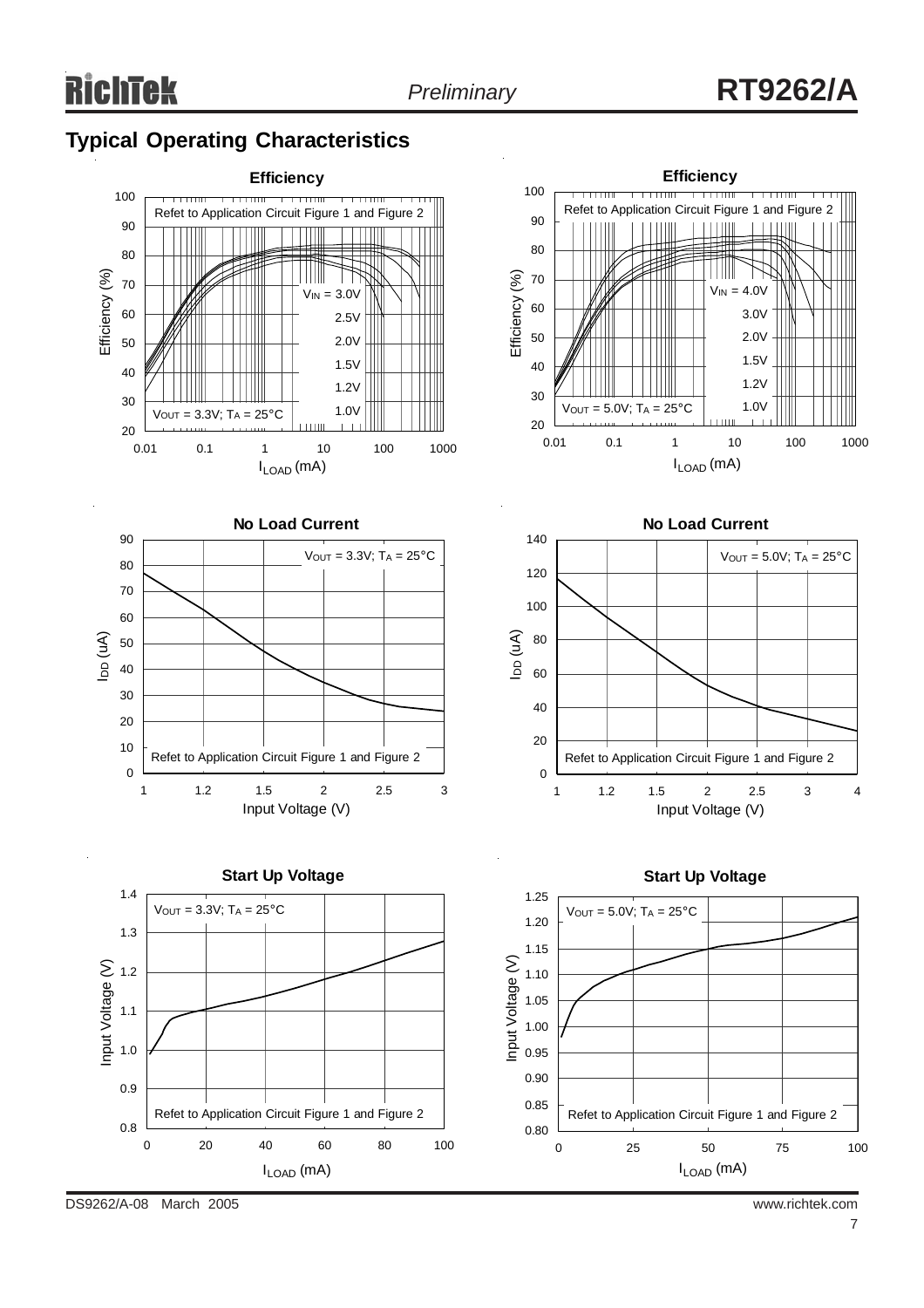## **Applications Information**

### **Output Voltage Setting**

Referring to application circuits Figure 1 to Figuer 5 the output voltage of the switching regulator  $(V<sub>OUT1</sub>)$  can be set with Equation (1).

The LDO output voltage ( $V<sub>OUT2</sub>$  of RT9262) can be set with Equation (2).

$$
V_{OUT1} = (1 + \frac{R1}{R2}) \times 1.25V
$$
 (1)

$$
V_{\text{OUT2}} = (1 + \frac{R4}{R3}) \times 0.86 \text{V}
$$
 (2)

And trip point of the low battery detector is 0.86V at LBI pin of RT9262A.

#### **Feedback Loop Design**

Referring to application circuits Figure 1 to Figure 5. The selection of R1, R2, R3, and R4 based on the trade-off between quiescent current consumption and interference immunity is stated below:

- Follow Equation (1) and Equation (2).
- Higher R reduces the quiescent current (Path current = 1.25V/R2, and 0.86V/R3), however resistors beyond 5MW are not recommended.
- Lower R gives better noise immunity, and is less sensitive to interference, layout parasitics, FB/LFB node leakage, and improper probing to FB/LFB pins.
- A proper value of feed forward capacitor parallel with R1 (or R4) on Figure 1 to Figure 5 can improve the noise immunity of the feedback loops, especially in an improper layout. An empirical suggestion is around 100pF ~ 1nF for feedback resistors of MW, and 10nF~ 0.1µF for feedback resistors of tens to hundreds kΩ.

For applications without standby or suspend modes, lower values of R1 to R4 are preferred. For applications concerning the current consumption in standby or suspend modes, the higher values of R1 to R4 are needed. Such "high impedance feedback loops" are sensitive to any interference, which require careful layout and avoid any interference, e.g. probing to FB/LFB pins.

**PRECAUTION 1**: Improper probing to FB or LFB pin will cause fluctuation at  $V<sub>OUT1</sub>$  and  $V<sub>OUT2</sub>$ . It may damage RT9262/A and system chips because  $V<sub>OUT1</sub>$  may drastically rise to an overrated level due to unexpected interference or parasitics being added to FB pin.

**PRECAUTION 2**: Disconnecting R1 or short circuit across R2 may also cause similar IC damage as described in precaution 1.

**PRECAUTION 3**: When large R values were used in feedback loops, any leakage in FB/LFB node may also cause V<sub>OUT1</sub> and V<sub>OUT2</sub> voltage fluctuation, and IC damage. To be especially highlight here is when the air moisture frozen and re-melt on the circuit board may cause several mA leakage between IC or component pins. So, when large R values are used in feedback loops, post coating, or some other moisture-preventing processes are recommended.



### **Layout Guide**

- A full GND plane without gap break.
- V<sub>OUT1</sub> to GND noise bypass–Short and wide connection for C2 to Pin1 and Pin6.
- $V_{IN}$  to GND noise bypass Add a 100 $\mu$ F capacitor close to L1 inductor, when VIN is not an idea voltage source.
- Minimized FB/LFB node copper area and keep far away from noise sources.
- Minimized parasitic capacitance connecting to LX and EXT nodes, which may cause additional switching loss.
- The following diagram is an example of 2-layer board layout for application circuits Figure 1 to Figure 4.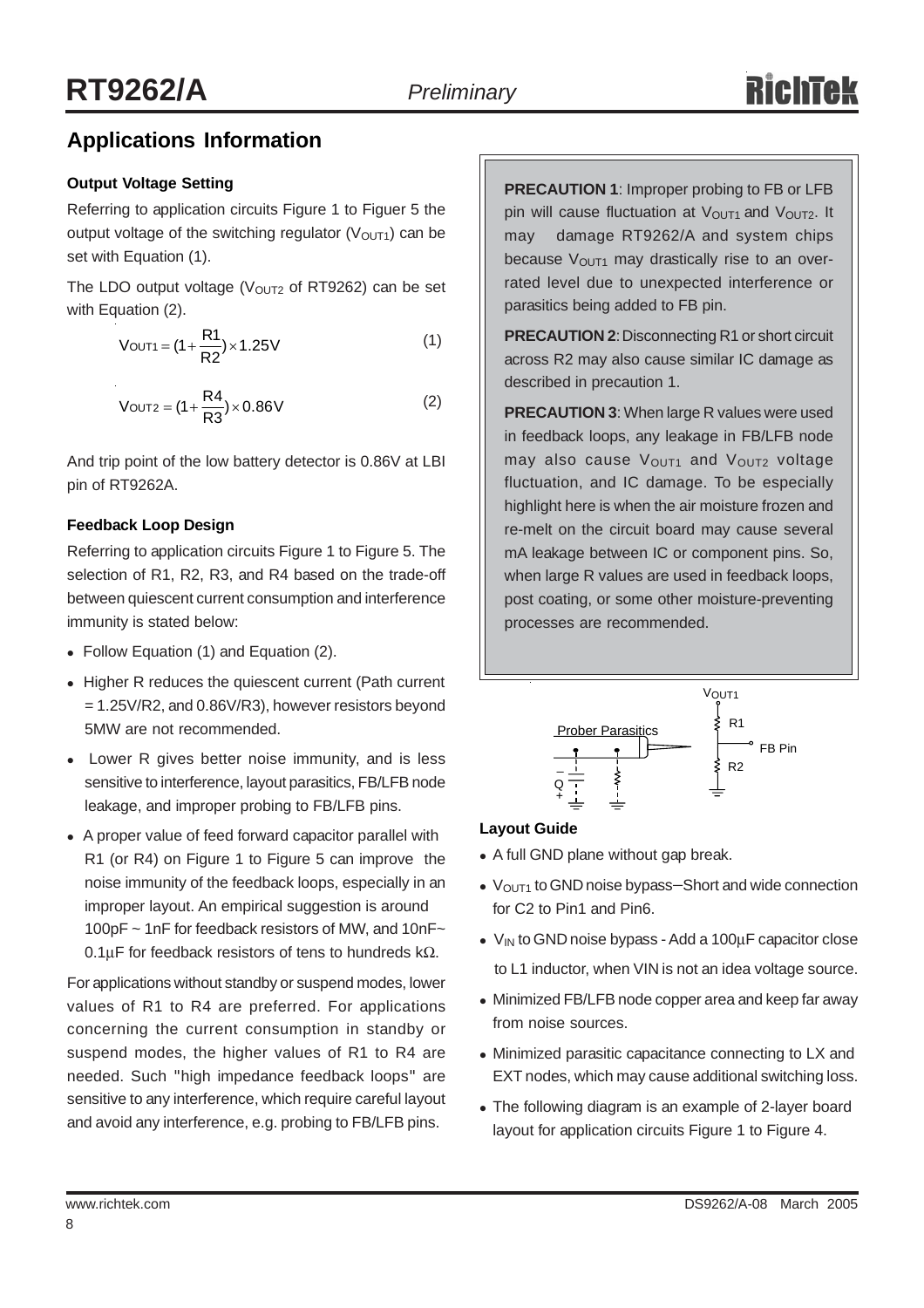

Second Layer (Full GND Plane)

First Layer